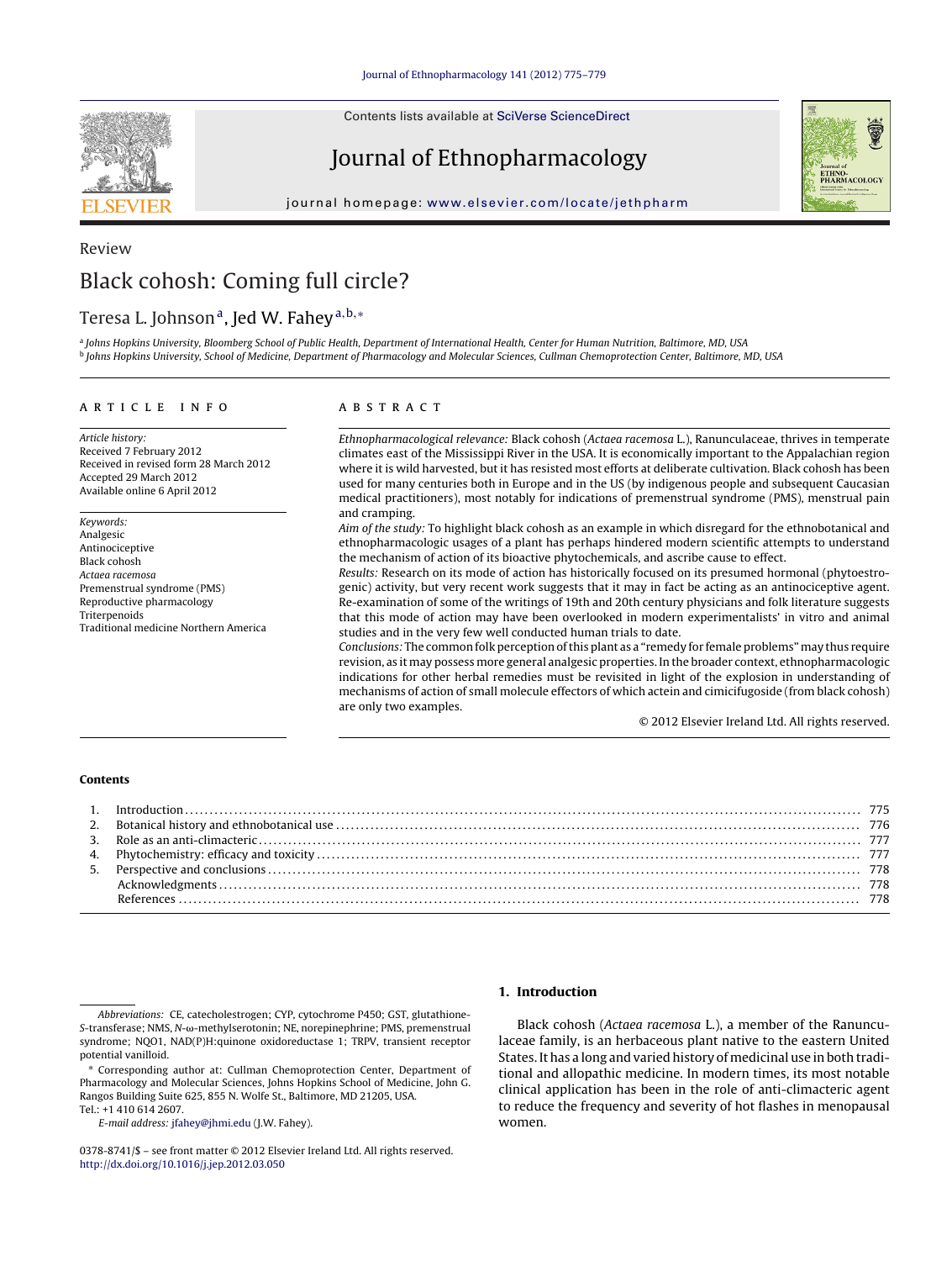Over the last century, much serious scientific research has occupied itself with clinical and mechanistic studies focused on the role of specific compounds present in plants such as black cohosh for specific indications. The discovery of the beneficial role of a large number of phytochemicals that are now items of commerce has resulted from these endeavors (e.g. morphine (analgesic), artemisinin (anti-malarial), scopolamine (anti-cholinergic), curcumin (anti-neoplastic), and salicylate (anti-inflammatory)). When viewed with this parochial lens, the field of vision regarding these plants has become narrowed and, by necessity, selflimiting.

This "single drug—single target" philosophy has so guided (and misguided) much of the research, such that the context within which many of these phytochemicals and even their synthetic or semi-synthetic derivatives are viewed has had limited scope. It has only been with the recent advent of high-throughput screening and the "-omics" revolution that unanticipated uses for some of these compounds are being discovered, and much of this is driven by pharmaceutical companies' lack of an efficient (productive and cost-effective) synthetic pipeline.

It is against this backdrop that black cohosh has been regarded in modern times as an herb with compounds that are effective for the amelioration of menopausal symptoms such as hot flashes. However, we suggest that perhaps this view should be broadened in light of new understandings that modern techniques have brought into focus about the mechanism(s) by which this long understood traditional use indication may function.

#### **2. Botanical history and ethnobotanical use**

Black cohosh was first described in 1705 in botanist Leonard Plukenet's Phytographia as Christopheriana facie, Herba spicata, ex Provincia Floridana [\(Hutton](#page-3-0) et [al.,](#page-3-0) [1809;](#page-3-0) [Ewan,](#page-3-0) [1969\).](#page-3-0) The herb was later designated Actaea racemosa L. in Linnaeus' seminal work, Species Plantarum ([Foster,](#page-3-0) [1999\).](#page-3-0) Nearly 150 years of circular taxonomical debate generated a succession of name changes that included Cimicifuga serpentaria, Cimicifuga racemosa, and Macrotys, an adulteration of an earlier classification, Macrotrys [\(Foster,](#page-3-0) [1999\).](#page-3-0) In 1999, black cohosh was reclassified as Actaea, based on analysis of the species' nuclear ribosomal DNA ([Compton](#page-3-0) et [al.,](#page-3-0) [1998\).](#page-3-0) The etymology of the herb's familiar name is not known; however, the first usage of "cohosh" is found in the writings of botanist Constantine Rafinesque in the early 1800s ([Rafinesque,](#page-4-0) [1828,](#page-4-0) [1836\).](#page-4-0) Anecdotally, cohosh is believed to be an Algonquian word for "pregnancy" ([Gladstar](#page-3-0) [and](#page-3-0) [Hirsch,](#page-3-0) [2000\).](#page-3-0)

Historically, black cohosh has been alternately characterized in terms of its appearance, "conspicuously handsome"[\(Felter,](#page-3-0) [1922\);](#page-3-0) odor, "like smoke from smoldering twigs and leaves"[\(King](#page-4-0) [and](#page-4-0) [Wintermute,](#page-4-0) [1892\);](#page-4-0) or taste, "sweet, earthy" [\(Gladstar](#page-3-0) [and](#page-3-0) [Hirsch,](#page-3-0) [2000\).](#page-3-0) Others have anthropomorphized the plant, associating its physical characteristics with its putative targets of action, claiming the unfurled tips of its leaves resemble a fetus; its racemes mimic the human spine; and its massed, fibrous root mirror a morose, disconsolate disposition ([Gladstar](#page-3-0) [and](#page-3-0) [Hirsch,](#page-3-0) [2000\).](#page-3-0) North American indigenous people's treatment of the herb was somewhat more pragmatic, however, referring to it simply as "squaw root," a descriptor more in keeping with its preferential application as a treatment for gynecological conditions such as pain associated with premenstrual syndrome (PMS), pain during childbirth, and menopausal complaints, including migraine [\(Lighthall,](#page-4-0) [1883\).](#page-4-0)

Black cohosh was adopted by early settlers to North America and has had a long tradition of use among medical practitioners in the United States and Europe. The American Eclectics, a sect of late 19th and early 20th century physicians whose treatment

philosophy was based chiefly on botanical remedies, adopted black cohosh into their repertoire of "Specific Medicines," potent extractions of the bioactive components of a resinous compound derived from the plant's rhizomes ([Wilder,](#page-4-0) [1901;](#page-4-0) [Felter,](#page-4-0) [1922\).](#page-4-0) Attempts to separate the compound into its constituent parts revealed the individual components lacked the efficacy of the original resin, described poetically as a "complex mixture of bodies" ([Felter,](#page-3-0) [1922\).](#page-3-0)

John Uri Lloyd, a renowned Eclectic pharmacist, ethnobotanist, and herbalist, documented the sources, techniques, and uses for the suite of drugs available to early 20th century practitioners [\(Felter,](#page-3-0) [1922\).](#page-3-0) Lloyd's meticulous and indisputable scientific approach gained him the respect of all the schools of medicine of his day. His Specific Medicine Macrotys was a potent tincture derived by macerating the fresh root in a 50% alcohol solution for ten days; the recommended dose was 1–30 drops or "minims." A minim, a now-obsolete apothecary's measure, was equal to one grain, or 65 mg of the crude drug [\(Cook,](#page-3-0) [1869;](#page-3-0) [Felter,](#page-3-0) [1922\).](#page-3-0) Alternatively, the herb was dispensed in the form of an infusion produced by steeping the powdered dried root in very hot but not boiling water.

In 1922, Eclectic physician Harvey Wickes Felter wrote a series of monographs describing the medicinal plants commonly employed by his colleagues. His Treatise on Macrotys revealed that the Eclectics prescribed black cohosh for relief from a variety of ailments and diseases associated with gynecological disorders and pain-related conditions [\(Felter,](#page-3-0) [1922\).](#page-3-0) In describing the pharmacodynamics of the plant's bioactive compounds, Felter reported that small doses induced a state of relaxation, stimulated the appetite, and elicited diaphoresis. When employed as a diaphoretic, a pronounced odor of the plant was detectable in the patient's perspiration. Large doses produced impaired vision, vertigo, nausea, vomiting, and, in the case of overdose, hypotensive shock ([Blair,](#page-3-0) [1917\).](#page-3-0)

Interestingly, black cohosh was appreciated as both an abortifacient and as a treatment for incipient puerperal insanity, a severe form of postpartum depression ([Ellingwood](#page-3-0) [and](#page-3-0) [Lloyd,](#page-3-0) [1919;](#page-3-0) [Felter,](#page-3-0) [1922\).](#page-3-0) While the herb was used extensively for gynecological disorders, it is noteworthy that the majority of its documented uses emphasized its analgesic qualities for both men and women. In 1848 black cohosh was acclaimed by the American Medical Association for its superior sedative qualities ([Gladstar](#page-3-0) [and](#page-3-0) [Hirsch,](#page-3-0) [2000\).](#page-3-0) More recently, in the latter part of the 20th century, black cohosh gained popularity as a remedy for the hot flashes associated with menopause ([Rhyu](#page-4-0) et [al.,](#page-4-0) [2006\).](#page-4-0) Paradoxically, folk and ethnomedical accounts of the usage of black cohosh praised the herb's diaphoretic qualities: it elicits the very symptoms it purportedly prevents such as flushing and perspiring during hot flashes [\(Shanafelt](#page-4-0) et [al.,](#page-4-0) [2002\).](#page-4-0)

Natural stands of black cohosh are threatened not only by habitat destruction but also by excessive wild harvest above and beyond its natural replacement rate due to the increasing global demand for this plant.Although efforts are being made to develop tissue culture micropropagation protocols [\(Lata](#page-4-0) et [al.,](#page-4-0) [2002\),](#page-4-0) these techniques do not appear to have gained widespread acceptance, nor is the controlled cultivation of black cohosh necessarily going to alleviate the pressure on wild populations. Wild-harvested plant materials supply nearly all commercial sales of black cohosh, with plantmaterials from Appalachian forests in the eastern United States providing millions of kilograms of roots and rhizomes ([Small](#page-4-0) et [al.,](#page-4-0) [2011\).](#page-4-0) Thus, if the demand for this plant keeps growing, strategies for sustainable harvesting (i.e. low harvest intensities and minimum recovery periods) must be better developed and disseminated. If indications for black cohosh become better supported by clinical trials, as with other wild-harvested herbs, demand could soon outstrip supply of authentic material. The sale of inferior or improperly identified plant material then becomes even more of a danger than it is currently.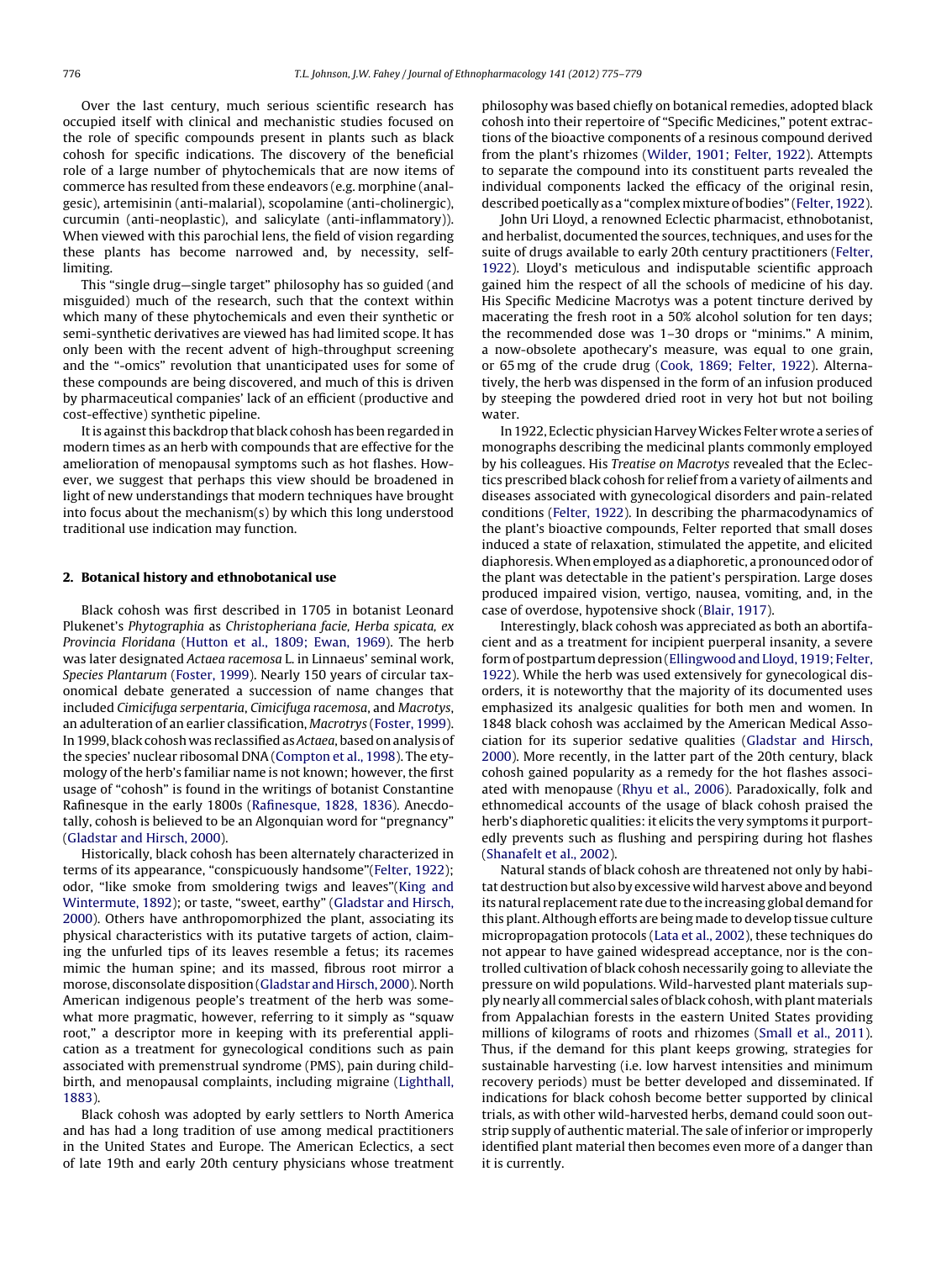#### **3. Role as an anti-climacteric**

The data supporting the efficacy of black cohosh in preventing or reducing the frequency and severity of hot flashes have not been invariant. Several randomized, double blind, placebo controlled clinical trials found no significant improvement in vasomotor symptoms in menopausal women [\(Liske](#page-4-0) et [al.,](#page-4-0) [2002;](#page-4-0) [Newton](#page-4-0) et [al.,](#page-4-0) [2006;](#page-4-0) [Pockaj](#page-4-0) et [al.,](#page-4-0) [2006;](#page-4-0) [Geller](#page-4-0) et [al.,](#page-4-0) [2009;](#page-4-0) [Maki](#page-4-0) et [al.,](#page-4-0) [2009\).](#page-4-0) However, other well-designed studies found the converse to be true ([Frei-Kleiner](#page-3-0) et [al.,](#page-3-0) [2005;](#page-3-0) [Raus](#page-3-0) et [al.,](#page-3-0) [2006;](#page-3-0) [Wuttke](#page-3-0) et [al.,](#page-3-0) [2006;](#page-3-0) [Bai](#page-3-0) et [al.,](#page-3-0) [2007\).](#page-3-0) A strong placebo effect was seen in many of these trials, leading researchers to question the putative efficacy of the herb in relieving hot flashes [\(Shanafelt](#page-4-0) et [al.,](#page-4-0) [2002\).](#page-4-0)

The mechanisms underlying the etiology of hot flashes are complex. Whereas it has long been postulated that decreased estrogen levels associated with menopause produce hot flashes, it is now widely understood that estrogen withdrawal during menopause induces hypothalamic thermoregulatory center dysfunction, precipitating a heat loss response and the characteristic symptoms of hot flashes: vasodilation, profuse perspiration, palpitations, and anxiety ([Shanafelt](#page-4-0) et [al.,](#page-4-0) [2002\).](#page-4-0) The body's thermoregulatory zone, a homeostatically maintained temperature range, is governed by hypothalamic input; increases in core body temperature of  $0.01 \, \degree$ C above this zone can trigger a hot flash ([Casper](#page-3-0) [and](#page-3-0) [Yen,](#page-3-0) [1985;](#page-3-0) [Freedman,](#page-3-0) [2001\).](#page-3-0) A complex interplay of catecholamines, steroid hormones, endogenous opioids, and their respective neuroendocrinal pathways provides multiple mechanisms for thermoregulatory center dysfunction ([Casper](#page-3-0) [and](#page-3-0) [Yen,](#page-3-0) [1985;](#page-3-0) [Kronenberg](#page-3-0) [and](#page-3-0) [Downey,](#page-3-0) [1987;](#page-3-0) [Rosenberg](#page-3-0) [and](#page-3-0) [Larsen,](#page-3-0) [1991\).](#page-3-0)

Norepinephrine (NE), a catecholamine released from the noradrenergic neurons of the brain's locus ceruleus, is thought to be a key player in the etiology of hot flashes [\(Casper](#page-3-0) [and](#page-3-0) [Yen,](#page-3-0) [1985;](#page-3-0) [Kronenberg](#page-3-0) [and](#page-3-0) [Downey,](#page-3-0) [1987;](#page-3-0) [Rosenberg](#page-3-0) [and](#page-3-0) [Larsen,](#page-3-0) [1991\).](#page-3-0) Catecholestrogen (CE), a metabolite of estrogen, and endogenous opioids typically keeps NE activity in check but in menopause, CE and opioid levels decrease, ablating their inhibitory effects on NE. Without adequate control, NE becomes a "smoking gun," reducing the set point of the thermoregulatory zone and triggering a heat loss response—the hot flash [\(Casper](#page-3-0) [and](#page-3-0) [Yen,](#page-3-0) [1985;](#page-3-0) [Kronenberg](#page-3-0) [and](#page-3-0) [Downey,](#page-3-0) [1987;](#page-3-0) [Rosenberg](#page-3-0) [and](#page-3-0) [Larsen,](#page-3-0) [1991;](#page-3-0) [Freedman,](#page-3-0) [2001\).](#page-3-0)

Whereas hot flashes are somewhat acute, subsiding after estrogen levels are depleted, other conditions associated with modulating estrogen levels can be considered chronic. For this reason, several chronic pain syndromes such as fibromyalgia, temporomandibular pain, and arthralgia are more frequently diagnosed in women than in men ([Unruh,](#page-4-0) [1996;](#page-4-0) [Macfarlane](#page-4-0) et [al.,](#page-4-0) [2002;](#page-4-0) [Magliano,](#page-4-0) [2010\).](#page-4-0) One theory regarding this association asserts that estradiol, the most abundant of the estrogens, participates in antinociceptive pathways through its actions on endogenous opioid receptors ([Smith](#page-4-0) et [al.,](#page-4-0) [2006\).](#page-4-0) The  $\mu$ -opioid receptors, in particular, are highly efficacious mediators of pain [\(Zubieta](#page-4-0) et [al.,](#page-4-0) [2001\).](#page-4-0) When women were given a pain challenge during a highestradiol state,  $\mu$ -opioid receptors demonstrated increased binding potential and the women reported a less intense pain experience. When the same challenge was given during a low-estradiol state, binding potential was impaired and the pain experience was heightened [\(Smith](#page-4-0) et [al.,](#page-4-0) [2006\).](#page-4-0)

Interestingly, black cohosh serves as an agonist and competitive ligand for the  $\mu$ -opioid receptor ([Rhyu](#page-4-0) et [al.,](#page-4-0) [2006\).](#page-4-0) Its affinity for the receptor may elucidate the herb's beneficial role in ameliorating symptoms associated with estrogen withdrawal during menopause. The relationship between estrogen, the endogenous opioid system, and black cohosh was explored recently in a novel study utilizing molecular neuroimaging to gauge  $\mu$ -opioid receptor binding of the herb's bioactive components. Positron electron tomography imaging of the brains of postmenopausal women treated with black cohosh revealed significant increases in the binding potential of  $\mu$ -opioid receptors in the nucleus accumbens, an area associated with the placebo effect [\(Reame](#page-4-0) et [al.,](#page-4-0) [2008\).](#page-4-0) Increased binding potential was also evinced in the hypothalamus, the region associated with thermoregulatory dysfunction, but this increase did not achieve statistical significance [\(Reame](#page-4-0) et [al.,](#page-4-0) [2008\).](#page-4-0) Although the objective of this small pilot study was to further elucidate the connection between black cohosh and hot flashes, it serendipitously provided insights into the herb's sustained reputation as an analgesic.

#### **4. Phytochemistry: efficacy and toxicity**

Phytochemical studies have identified more than 50 secondary metabolites in black cohosh, including chromones (primarily phenylpropanoid derivatives of hydroxycinnamic acid), flavonoids, simple alkaloids, and polyphenolic fukiic acid esters. These compounds and their purported biological effects have been thoroughly and comprehensively covered in a number of recent reviews [\(Chen](#page-3-0) et [al.,](#page-3-0) [2002;](#page-3-0) [Li](#page-3-0) [and](#page-3-0) [Yu,](#page-3-0) [2006;](#page-3-0) [Jarry](#page-3-0) et [al.,](#page-3-0) [2007\).](#page-3-0) Whether black cohosh contains the isoflavone formononetin is still under debate [\(Jarry](#page-3-0) [and](#page-3-0) [Harnischfeger,](#page-3-0) [1985;](#page-3-0) [Panossian](#page-3-0) et [al.,](#page-3-0) [2004;](#page-3-0) [Jiang](#page-3-0) et [al.,](#page-3-0) [2006\).](#page-3-0) The principal bioactive constituents of black cohosh are N---methylserotonin and the triterpene glycosides actein, 23-epi-26-deoxyactein, and cimicifugoside [\(Bedir](#page-3-0) [and](#page-3-0) [Khan,](#page-3-0) [2000,](#page-3-0) [2001;](#page-3-0) [Shao](#page-3-0) et [al.,](#page-3-0) [2000;](#page-3-0) [Wende](#page-3-0) et [al.,](#page-3-0) [2001;](#page-3-0) [Chen](#page-3-0) et [al.,](#page-3-0) [2002;](#page-3-0) [Watanabe](#page-3-0) et [al.,](#page-3-0) [2002;](#page-3-0) [Powell](#page-3-0) et [al.,](#page-3-0) [2008\).](#page-3-0)

 $N$ - $\omega$ -methylserotonin (NMS) is a metabolite of the mammalian and plant hormone, serotonin. It has been suggested that in humans, serotonin participates in thermoregulation through its influence on the release of various neurotransmitters, including norepinephrine [\(Hedlund](#page-3-0) [and](#page-3-0) [Sutcliffe,](#page-3-0) [2004\).](#page-3-0) Alternatively, the hot flash may be modulated by serotonergic inhibition of hypothalamic mediation of vasomotor symptoms ([Horiuchi](#page-3-0) et [al.,](#page-3-0) [2008\).](#page-3-0) NMS demonstrates an affinity for serotonin receptors 5-HT1A and 5-HT7, providing a possible mechanism by which black cohosh ameliorates hot flashes ([Burdette](#page-3-0) et [al.,](#page-3-0) 2003; Hedlund and Sutcliffe, [2004;](#page-3-0) [Powell](#page-3-0) et [al.,](#page-3-0) [2008\).](#page-3-0) Interestingly, NMS is present in black cohosh in micromolar concentrations and genetic analysis of the plant revealed that expression of genes encoding for enzymes instrumental in serotonin biosynthesis is negligible and inconsistent ([Spiering](#page-4-0) et [al.,](#page-4-0) [2011\).](#page-4-0)

Triterpenes are steroid precursors present in humans and plants. They demonstrate a complex pattern of pharmacokinetics, serving as both substrates and inhibitors for cytochromes CYP 2D6; inhibitors of CYP3A4, CYP1A2, and CYP2C19; and potent inducers but not substrates of phase II enzymes glutathione-S-transferase (GST) and NAD(P)H:quinone oxidoreductase 1 (NQO1) [\(Gurley](#page-3-0) et [al.,](#page-3-0) [2005;](#page-3-0) [Yates](#page-3-0) et [al.,](#page-3-0) [2006\).](#page-3-0) As such, the principle triterpenes in black cohosh do not appear to undergo biotransformation in the gut. Rather, in light of the relatively small amounts present in the systemic circulation or urine following ingestion, it has been suggested that the intact parent compound is taken up in the enterohepatic circulation and excreted in bile [\(van](#page-4-0) [Breemen](#page-4-0) et [al.,](#page-4-0) [2010\).](#page-4-0)

The catalog of putative beneficial effects attributed to the triterpenes is extensive and includes anti-HIV, anti-carcinogenic, anti-inflammatory, anti-diabetic, anti-malarial, anti-inflammatory, anti-atherosclerotic, and anti-osteoporotic properties, among others [\(Bortalanza](#page-3-0) et [al.,](#page-3-0) [2002;](#page-3-0) [Watanabe](#page-3-0) et [al.,](#page-3-0) [2002;](#page-3-0) [Jarry](#page-3-0) et [al.,](#page-3-0) [2005;](#page-3-0) [Wuttke](#page-3-0) et [al.,](#page-3-0) [2006;](#page-3-0) [QueffÈlec](#page-3-0) et [al.,](#page-3-0) [2008;](#page-3-0) [Ramalhete](#page-3-0) et [al.,](#page-3-0) [2010;](#page-3-0) [Liang](#page-3-0) et [al.,](#page-3-0) [2011;](#page-3-0) [Ravikumar](#page-3-0) et [al.,](#page-3-0) [2011;](#page-3-0) [Tang](#page-3-0) et [al.,](#page-3-0) [2011\).](#page-3-0) Their role as analgesics is very strongly supported by an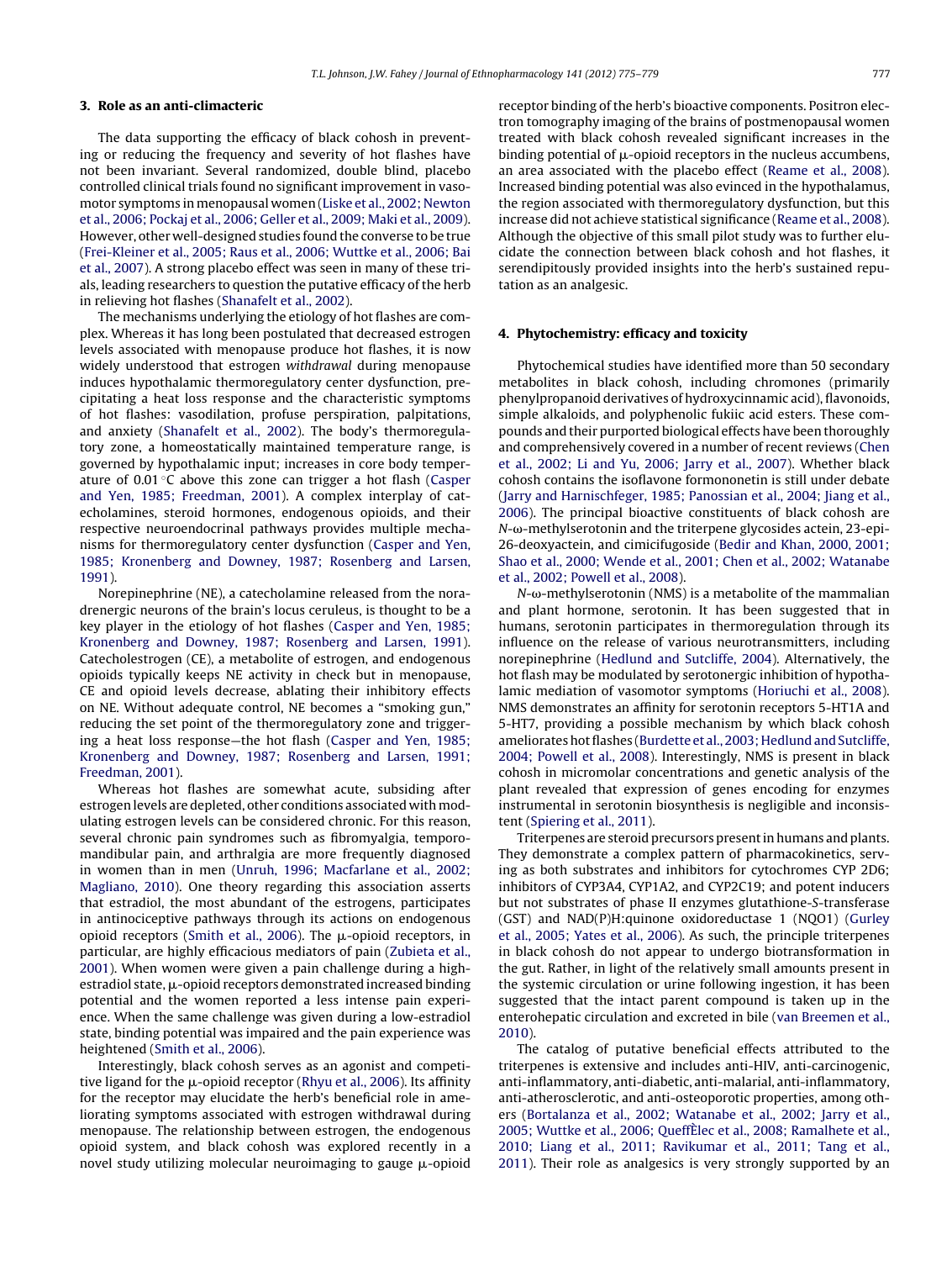<span id="page-3-0"></span>abundance of rodent studies. Examples of the analgesic qualities of triterpenes include their binding to TRPV1, a vanilloid receptor, to combat both acute and visceral pain [\(Oliveira](#page-4-0) et [al.,](#page-4-0) [2005;](#page-4-0) [Cui](#page-4-0) et [al.,](#page-4-0) [2006\);](#page-4-0) opioid and serotonergic system effects to combat visceral, neurogenic and inflammatory pain, and amelioration of mustard-oil induced visceral hyperalgesia ([Maia](#page-4-0) et [al.,](#page-4-0) [2006a,b\).](#page-4-0)

While the body of evidence supporting the efficacy of black cohosh has increased, concerns regarding its safety have similarly increased. Recent reports of the economic adulteration of commercial black cohosh preparations have prompted concerns regarding possible black cohosh-induced hepatotoxicity [\(Mahady](#page-4-0) et [al.,](#page-4-0) [2008;](#page-4-0) [Jiang](#page-4-0) et [al.,](#page-4-0) [2011\).](#page-4-0) However, assessment of suspected liver toxicity cases revealed insufficient data to implicate black cohosh as a hepatotoxin [\(Teschke](#page-4-0) et [al.,](#page-4-0) [2009a,b\).](#page-4-0) In addition, a recent meta-analysis of several well-designed clinical trials of black cohosh efficacy demonstrated that pure black cohosh did not induce liver damage. Where hepatotoxicity was present, causality could not be assigned because there was insufficient evidence to indicate whether hepatotoxicity was induced by an adulterated version of black cohosh, concomitant drug or herbal supplement use, or antecedent liver disease ([Naser](#page-4-0) et [al.,](#page-4-0) [2011\).](#page-4-0)

#### **5. Perspective and conclusions**

Consider this somewhat parallel and perhaps better known example of indigenous wisdom without (yet) a clear-cut mandate that specific phytochemicals are responsible: In addition to the triterpenes oleanolic acid and ursolic acid, the popular Brazilian beverage maté contains several other phytochemicals, including quercetin, matein, chlorogenic acid, and saponins. These compounds synergistically coalesce to deliver a phytochemical cocktail that, in addition to relieving pain, purportedly reduces risk of atherosclerosis, cancer, diabetes, and neurodegenerative diseases ([Puangpraphant](#page-4-0) [and](#page-4-0) [de](#page-4-0) [Mejia,](#page-4-0) [2009\).](#page-4-0) This is not newsworthy to those who consume maté on a regular basis; it has been "good medicine" to many generations of Brazilians and their Amazonian ancestors (Heck and de Mejia, 2007). Thus, traditional medicinal applications of various indigenous herbal remedies may appear at first glance to include lengthy and indiscriminant laundry lists of effects. The fact that there may be a sound basis for some or many of these indications is anathema to Western medicine practitioners in the absence of mechanistic or clinical trial support. Although that is perhaps how it should be, a myopic focus on single mechanisms, derived from recent (historically speaking) identification of "the target," may distract us from proper critical evaluation of a panoply of putative targets.

The ethnobotanical and historical uses of black cohosh should similarly be scrutinized for the inherent wisdom they hold. Centuries before actein, 23-epi-26-deoxyactein and cimicifugoside were identified, early practitioners believed the rhizomes of this plant contained a "complex mixture of bodies"(Felter, 1922), that could relieve pain. Future research will be hindered if the ancient wisdom is ignored and the synergy of the plant matrix is overlooked. A small number of studies in the Western medicine tradition have now begun to consider the link between black cohosh and pain, acknowledging what has been known for a long time. More rigorous work is needed for this plant medicine to truly come full circle.

#### **Acknowledgments**

The authors gratefully acknowledge funding from the Lewis B. and Dorothy Cullman Foundation (JWF), and the Harry D. Kruse Publication Award in Human Nutrition (TLJ).

#### **References**

- Bai, W., Henneicke-von Zepelin, H.H., Wang, S., Zheng, S., Liu, J., Zhang, Z., Geng, L., Hu, L., Jiao, C., Liske, E., 2007. Efficacy and tolerability of a medicinal product containing an isopropanolic black cohosh extract in Chinese women with menopausal symptoms: a randomized, double blind, parallel-controlled study versus tibolone. Maturitas 58, 31–41.
- Bedir, E., Khan, I.A., 2000. Cimiracemoside a: a new cyclolanostanol xyloside from the rhizome of Cimicifuga racemosa. Chemical and Pharmaceutical Bulletin 48, 425–427.
- Bedir, E., Khan, I.A., 2001. A new cyclolanostanol arabinoside from the rhizome of Cimicifuga racemosa. Die Pharmazie 56, 268–269.
- Blair, T.S., 1917. Botanic Drugs: Their Materia Medica, Pharmacology and Therapeutics. The Therapeutic Digest Publishing Company, Cincinnati.
- Bortalanza, L.B., Ferreira, J., Hess, S.C., Delle Monache, F., Yunes, R.A., Calixto, J.B., 2002. Anti-allodynic action of the tormentic acid, a triterpene isolated from plant, against neuropathic and inflammatory persistent pain in mice. European Journal of Pharmacology 453, 203–208.
- Burdette, J.E., Liu, J., Chen, S.N., Fabricant, D.S., Piersen, C.E., Barker, E.L., Pezzuto, J.M., Mesecar, A., Van Breemen, R.B., Farnsworth, N.R., Bolton, J.L., 2003. Black cohosh acts as a mixed competitive ligand and partial agonist of the serotonin receptor. Journal of Agricultural and Food Chemistry 51, 5661–5670.
- Casper, R.F., Yen, S.S., 1985. Neuroendocrinology of menopausal flushes: an hypothesis of flush mechanism. Clinical Endocrinology 22, 293–312.
- Chen, S.N., Li, W., Fabricant, D.S., Santarsiero, B.D., Mesecar, A., Fitzloff, J.F., Fong, H.H., Farnsworth, N.R., 2002. Isolation, structure elucidation, and absolute configuration of 26-deoxyactein from Cimicifuga racemosa and clarification of nomenclature associated with 27-deoxyactein. Journal of Natural Products 65, 601–605.
- Compton, J.A., Culham, A., Gibbings, J.G., Jury, S.L., 1998. Phylogeny of Actaea including Cimicifuga (Ranunculaceae) inferred from nrDNA ITS sequence variation. Biochemical Systematics and Ecology 26, 185–197.
- Cook, W.H., 1869. The Physio-Medical Dispensatory: A Treatise on Therapeutics, Materia Medica, and Pharmacy, in Accordance with the Principles of Physiological Medication. William H. Cook, Cincinnati.
- Cui, M., Honore, P., Zhong, C., Gauvin, D., Mikusa, J., Hernandez, G., Chandran, P., Gomtsyan, A., Brown, B., Bayburt, E.K., Marsh, K., Bianchi, B., McDonald, H., Niforatos, W., Neelands, T.R., Moreland, R.B., Decker, M.W., Lee, C.H., Sullivan, J.P., Faltynek, C.R., 2006. TRPV1 receptors in the CNS play a key role in broad-spectrum analgesia of TRPV1 antagonists. The Journal of Neuroscience 26, 9385–9393.
- Ellingwood, F., Lloyd, J.U., 1919. American materia medica, therapeutics and pharmacognosy. Ellingwood's Therapeutist (Chicago).
- Ewan, J., 1969. Short History of Botany in the United States. Lubrecht & Cramer Ltd., Port Jervis.
- Felter, H.W., 1922. The Eclectic Materia Medica, Pharmacology and Therapeutics. J.K. Scudder, Cincinnati.
- Foster, S., 1999. Black cohosh: Cimicifuga racemosa. A literature review. HerbalGram 45, 35–49.
- Freedman, R.R., 2001. Physiology of hot flashes. American Journal of Human Biology 13, 453–464.
- Frei-Kleiner, S., Schaffner, W., Rahlfs, V.W., Bodmer, C., Birkhauser, M., 2005. Cimicifuga racemosa dried ethanolic extract in menopausal disorders: a double-blind placebo-controlled clinical trial. Maturitas 51, 397–404.
- Geller, S.E., Shulman, L.P., van Breemen, R.B., Banuvar, S., Zhou, Y., Epstein, G., Hedayat, S., Nikolic, D., Krause, E.C., Piersen, C.E., Bolton, J.L., Pauli, G.F., Farnsworth, N.R., 2009. Safety and efficacy of black cohosh and red clover for the management of vasomotor symptoms: a randomized controlled trial. Menopause 16, 1156–1166.
- Gladstar, R., Hirsch, P., 2000. Planting the Future: Saving our Medicinal Herbs. Healing Arts Press, Rochester.
- Gurley, B.J., Gardner, S.F., Hubbard, M.A., Williams, D.K., Gentry, W.B., Khan, I.A., Shah, A., 2005. In vivo effects of goldenseal, kava kava, black cohosh, and valerian on human cytochrome P450 1A2, 2D6, 2E1, and 3A4/5 phenotypes. Clinical Pharmacology and Therapeutics 77, 415–426.
- Heck, C.I., de Mejia, E.G., 2007. Yerba Mate Tea (Ilex paraguariensis): a comprehensive review on chemistry, health implications, and technological considerations. Journal of Food Science 72, R138–R151.
- Hedlund, P.B., Sutcliffe, J.G., 2004. Functional, molecular and pharmacological advances in 5-HT7 receptor research. Trends in Pharmacological Sciences 25, 481–486.
- Horiuchi, J., McDowall, L.M., Dampney, R.A., 2008. Role of 5-HT(1A) receptors in the lower brainstem on the cardiovascular response to dorsomedial hypothalamus activation. Autonomic Neuroscience: Basic & Clinical 142, 71–76.
- Hutton, C., George, S., Pearson, R., 1809. Philosophical Transactions of the Royal Society of London. C. and R. Baldwin, London.
- Jarry, H., Harnischfeger, G., 1985. Studies on the endocrine effects of the contents of Cimicifuga racemosa. Planta Medica 51, 46–49.
- Jarry, H., Stromeier, S., Wuttke, W., Nahrstedt, A., 2007. Petasiphenone, phenol isolated from Cimicifuga racemosa, in vitro inhibits proliferation of the human prostate cancer cell line LNCaP. Planta Medica 73, 184–187.
- Jarry,H., Thelen, P.,Christoffel,V., Spengler,B.,Wuttke,W., 2005. Cimicifuga racemosa extract BNO 1055 inhibits proliferation of the human prostate cancer cell line LNCaP. Phytomedicine: International Journal of Phytotherapy and Phytopharmacology 12, 178–182.